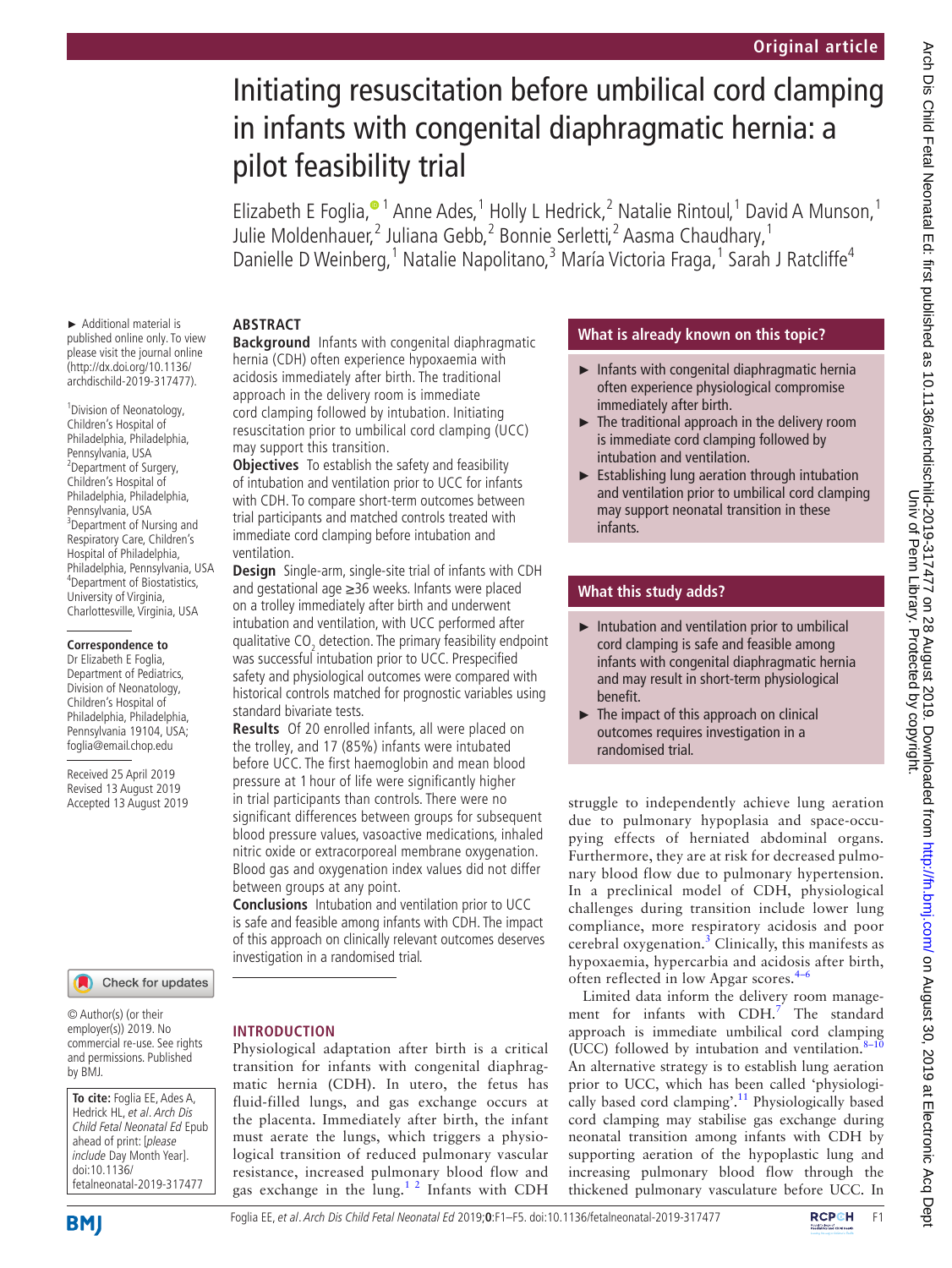

<span id="page-1-0"></span>**Figure 1** Team and equipment positioning for (A) vaginal deliveries and (B) caesarean deliveries. Neo, neonatologist; OB, obstetrical/ obstetrician; pole, mobile respiratory pole with T-piece resuscitator; RN, nurse; RT, respiratory therapist.

an ovine CDH model, ventilation onset before UCC resulted in improved cerebral tissue oxygenation and increased pulmo-nary blood flow compared with UCC before ventilation.<sup>[12](#page-4-6)</sup> A physiologically based approach to UCC for infants with CDH may smooth the postnatal transition and prevent acidosis and hypoxaemia.

Performing intubation and establishing ventilation prior to UCC in the delivery room entails coordination of multiple team members and equipment. Previous investigators found that initiating non-invasive respiratory support prior to UCC was safe and feasible in other populations, $13-18$  but few infants in those studies required invasive support. One small before/after study demonstrated the feasibility of performing intubation and initiating ventilation before UCC among infants with CDH, but most infants in that study had mild CDH prognostic parameters.<sup>19</sup>

The objectives of this pilot trial were to: (1) establish the safety and feasibility of intubation and ventilation prior to UCC for infants with CDH and (2) compare short-term outcomes between infants treated with intubation and ventilation prior to UCC and matched historical controls treated with immediate cord clamping before intubation and ventilation.

# **Methods Study design and setting**

This was a single-arm, single-site trial at the Children's Hospital of Philadelphia (Clinicaltrials.gov identifier: NCT03314233). Eligible infants had an antenatal diagnosis of CDH and were at least 36 weeks' gestation at birth. Exclusion criteria were: other major anomalies, enrolment in an ongoing trial of fetoscopic endoluminal tracheal occlusion, multiple gestation, palliative care planned or considered, placental abnormalities (abruption, previa or accreta) and maternal magnesium sulfate therapy. Informed consent was obtained from mothers of potentially eligible infants in the prenatal clinic setting, and eligibility criteria were confirmed immediately before delivery. If all eligibility criteria were met, the mother/infant dyad was allocated to receive the study intervention.

## **Intervention**

An attending neonatologist, respiratory therapist and neonatal nurse attended each delivery [\(figure](#page-1-0) 1). A mobile LifeStart Trolley (Inditherm Medical, Rotherham, UK) was adjusted to the level of the introitus for vaginal deliveries and just above the level of the incision for caesarean deliveries. An activated chemical warmer mattress was placed on the trolley mattress for thermoregulation. For caesarean deliveries, the trolley and neonatal providers were sterilely draped.

Initially, the study used a purpose-built respiratory pole with air and oxygen tanks and a Neopuff Infant T-piece resuscitator (Fisher and Paykel, Auckland, New Zealand). Suction tubing was connected to canisters in the labour room or obstetrical suite. Midway through the trial, this equipment was replaced by a portable T-piece resuscitator that included suction (Giraffe Stand Alone Resuscitation System, GE Healthcare, USA). Airway equipment and respiratory tubing were not sterile and were handled to avoid contact with the sterile operative field for caesarean deliveries.

Immediately after delivery, the obstetrical provider placed the infant on the trolley. The neonatologist intubated the infant, and ventilation was commenced using settings per hospital protocol (initial pressures  $20-25/5$  cm H<sub>2</sub>O, fractional inspired oxygen 0.5). UCC was performed after consistent qualitative colorimetric  $CO<sub>2</sub>$  detection, with guidelines for maternal uterotonic administration after UCC. After UCC, the neonatal team moved the trolley and respiratory equipment away from the mother, taped the endotracheal tube, covered the infant with warm towels and transported the infant with ongoing ventilation to the resuscitation warmer bed. All remaining care was per clinical guidelines. The protocol stipulated for UCC to be performed prior to intubation for any of the following: the infant could not be placed on the trolley, intubation was not successful within 3min from birth, cord avulsion or bleeding or any obstetrical or neonatal provider concerns.

The study team developed training videos and conducted equipment and simulation training for staff. A study team member was present for all resuscitations to ensure protocol adherence. When time allowed, the intervention was video recorded.

#### **Outcomes**

The primary feasibility endpoint was successful intubation prior to UCC within the 3min timeframe. Prespecified neonatal safety outcomes included cord avulsion, cardiopulmonary resuscitation and first measured temperature. Maternal safety outcomes included estimated blood loss, therapeutic uterotonics and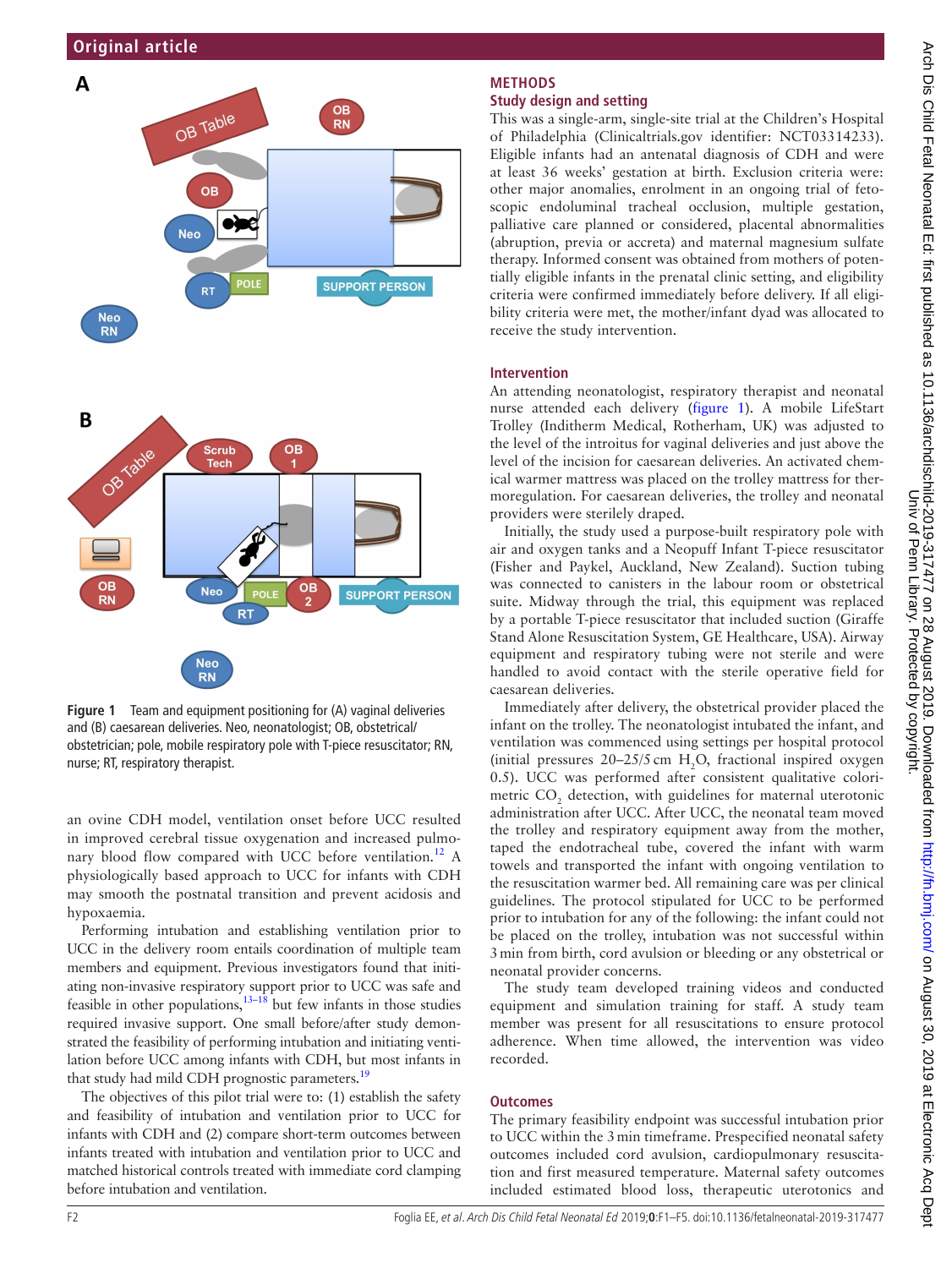

<span id="page-2-0"></span>**Figure 2** Study flow diagram.

obstetrical concern for contamination of the sterile surgical field and wound infection (for caesarean deliveries). Feasibility outcomes and timing of procedural interventions were recorded by a dedicated staff member and abstracted from video recordings when available.

Physiological outcomes included first haemoglobin measurement, mean blood pressure values and blood gas parameters in the first 48hours after birth, the first clinically obtained echocardiogram and mortality in the first week after birth. Echocardiogram images were independently reviewed by an unblinded single assessor (MVF) for signs of pulmonary hypertension. If present, the severity of pulmonary hypertension was graded based on the most severe assessment of the following criteria: direction of shunting at the ductus arteriosus (bidirectional: moderate; all right to left: severe), estimated systolic right ventricular pressures through continuous wave interrogation of the tricuspid regurgitant jet and calculation of a systolic right ventricle-toright atrium pressure gradient by using the modified Bernoulli equation [pressure gradient=4  $\times$  jet velocity<sup>2</sup>] (<1/<sub>2</sub> systemic: normal/mild;  $\geq \frac{1}{2}$  and <systemic: moderate;  $\geq$ systemic: severe) and qualitative evaluation of interventricular septal position at the end of systole (rounded: normal/mild; flattened: moderate and bowed: severe).

Interventions assessed included respiratory support and inhaled nitric oxide in the first 48hours of life and extracorporeal membrane oxygenation (ECMO) in the first week after birth. Historical controls were identified from an ongoing pulmonary hypoplasia programme registry and matched with trial participants on the basis of gestational age, mode of delivery, side of CDH, liver position (intrathoracic vs intra-abdominal) and observed to expected lung-to-head ratio (O/E LHR) obtained by anterior-posterior method on prenatal ultrasound using the TOTAL trial calculator.<sup>[20](#page-4-9)</sup> All controls were born after the most recent change to the CDH delivery room clinical protocol in our hospital to ensure consistent management with trial participants outside of the study intervention.<sup>[21](#page-4-10)</sup>

We planned a sample of 20 infants allocated to the intervention for this pilot trial to assess the feasibility of the study procedure. Using Stata V.15.1, outcomes were reported with descriptive statistics. Safety and physiological outcomes were compared between trial participants and historical controls using t-test for normally distributed variables and Wilcoxon rank sum test for non-parametric variables. Dichotomous variables were assessed with  $\chi^2$  test and Fisher's exact test, as appropriate. A p value <0.05 was considered statistically significant.

To ensure the trial did not impose undue additional risk on trial participants, an independent Data Safety Monitoring Board

<span id="page-2-1"></span>

| Table 1<br>Baseline characteristics of trial participants |                                       |                                          |  |  |  |
|-----------------------------------------------------------|---------------------------------------|------------------------------------------|--|--|--|
| <b>Characteristic</b>                                     | <b>Trial participants</b><br>$(n=20)$ | <b>Historical controls</b><br>$(n=19)^*$ |  |  |  |
| Gestational age, weeks; mean (SD)                         | 38.7(0.5)                             | 38.5(0.8)                                |  |  |  |
| Birth weight, grams; mean (SD)                            | 3374 (499)                            | 3409 (577)                               |  |  |  |
| Male sex, $n$ $(\%)$                                      | 15(75)                                | 12(63)                                   |  |  |  |
| Vaginal delivery, n (%)                                   | 8(40)                                 | 8(42)                                    |  |  |  |
| Left sided defect, n (%)                                  | 15(75)                                | 15 (79)                                  |  |  |  |
| Any portion of liver in chest, n (%)                      | 14 (70)                               | 13 (68)                                  |  |  |  |
| O/E LHR %; median (IQR)                                   | $30.1(25.6 - 35.9)$                   | 34.2 (27.4-36.7)                         |  |  |  |

\*One trial participant not matched due to postnatal diagnosis of major anomaly. O/E LHR %, observed to expected lung-to-head ratio from anterior-posterior diameter method by the TOTAL trial calculator for infants with left-sided congenital diaphragmatic hernia.

reviewed safety outcomes of enrolled participants at three scheduled intervals.

## **Results**

Between January and October 2018, 20 eligible infants were allocated to receive the intervention ([figure](#page-2-0) 2). Demographic characteristics of enrolled infants and matched controls are shown in [table](#page-2-1) 1. One enrolled infant was diagnosed with a second major anomaly postnatally. This infant was included in the assessment of safety and feasibility but not physiological outcomes; no control was matched to this participant.

All 20 infants were placed on the trolley and 17 (85%) infants were successfully intubated prior to UCC [\(online supplementary](https://dx.doi.org/10.1136/fetalneonatal-2019-317477) [video\)](https://dx.doi.org/10.1136/fetalneonatal-2019-317477). The median interval between birth and UCC was 2min (IQR 1:15–2:32). Among the 17 successful cases, the median duration between birth and intubation was 1:02 (IQR 00:55– 2:00), with 14 infants intubated on the first attempt and 3 intubated on the second attempt within this timeframe. The median duration between onset of ventilation and colorimetric  $CO<sub>2</sub>$ detection was 14 (IQR 11–19) s. In three cases, the infant was not successfully intubated by 3min after birth, and the umbilical cord was therefore clamped and cut prior to intubation. Two of these infants were born via vaginal delivery and one via caesarean delivery. Neonatal providers in those cases identified that infant positioning was the major impediment to procedural success, and all three of these infants were intubated after UCC once placed on the warmer bed.

Safety outcomes were similar between trial participants and historical controls ([table](#page-3-0) 2). The first measured haemoglobin was higher among trial participants than historical controls ([table](#page-3-1) 3). Mean blood pressure values were higher in trial participants at 1hour of life. Subsequent mean blood pressure values assessed at 6hours of life and beyond were similar between groups (data not shown). Blood gas parameters and oxygenation indices did not differ between trial participants or controls on the first blood gas or at any point in the first 48hours after birth. There were no differences between groups in the use of vasoactive medications, inhaled nitric oxide or ECMO. No trial participants and one historical control died in the first week after birth.

Echocardiograms were obtained at a mean of 13hours after birth. One trial participant and one historical control were supported with ECMO when the echocardiograms were obtained, and these images were not assessed. All infants had evidence of pulmonary hypertension ([online supplementary](https://dx.doi.org/10.1136/fetalneonatal-2019-317477) [table](https://dx.doi.org/10.1136/fetalneonatal-2019-317477)).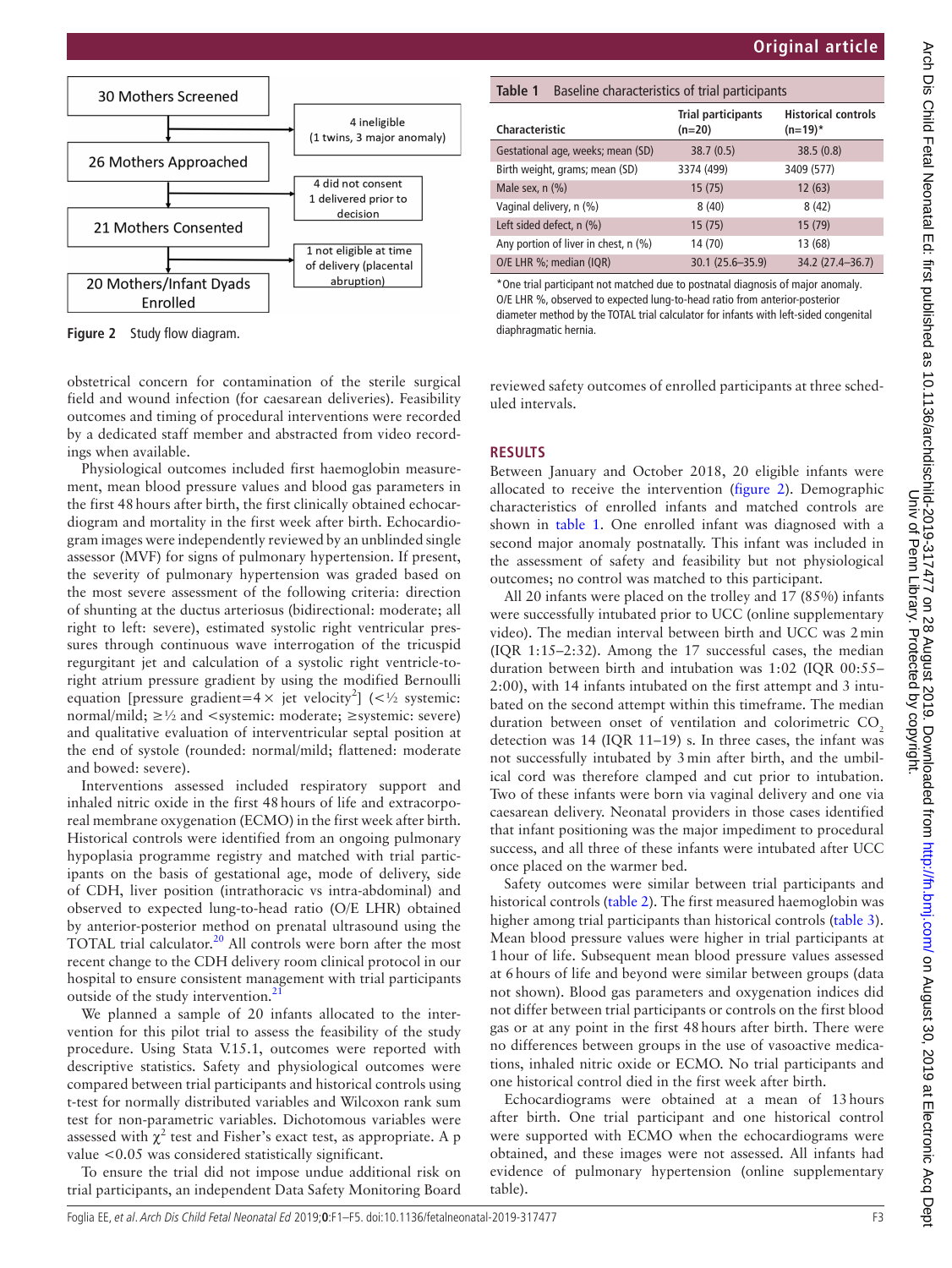#### <span id="page-3-0"></span>**Table 2** Maternal and infant safety outcomes

|                                                                 | Trial<br>participants | <b>Historical</b><br>controls* |         |
|-----------------------------------------------------------------|-----------------------|--------------------------------|---------|
| Neonatal outcomes                                               | (n=20)                | $(n=19)$                       | P value |
| Cord avulsion                                                   | 0                     | 0                              | N/A     |
| Chest compressions                                              | $\Omega$              | $\Omega$                       | N/A     |
| Hypothermia on first temperature<br>$(<36^{\circ}C)$ , n $(\%)$ | 3(15)                 | 2(11)                          | >0.99   |
| First temperature (°C), mean (SD)                               | 36.7(0.9)             | 36.8(0.6)                      | 0.56    |
| <b>Maternal outcomes</b>                                        |                       |                                |         |
| Estimated blood loss, mL; mean (SD)                             | 583 (230)             | 528 (210)<br>$(n=18)$          | 0.45    |
| Estimated blood loss $>500$ mL, n (%)                           | 11(55)                | 8/18(44)                       | 0.52    |
| Estimated blood loss >1000 mL                                   | 0                     | $\Omega$                       | N/A     |
| Therapeutic uterotonics, n (%)                                  | 1(5)                  | 2(11)                          | 0.61    |
| Wound infection (C/S)                                           | 0                     | 0                              | N/A     |

\*One trial participant was not matched due to postnatal diagnosis of major anomaly.

C/S, cesarean section.

#### **Discussion**

We conducted this pilot trial to assess the safety and feasibility of initiating resuscitation prior to UCC for infants with CDH. It was possible to position all enrolled infants on a trolley adjacent to their mothers after birth. In most cases, it was possible to perform immediate intubation and ventilation with an intact umbilical cord. We did not find any evidence that this approach to resuscitation poses increased risk to infants or their mothers. Enrolled infants had higher haemoglobin levels and transiently higher systemic blood pressures compared with matched historical controls.

This study contributes to a growing body of literature demonstrating the feasibility and safety of initiating resuscitation prior to UCC.<sup>13-18</sup> In contrast to our study population, few infants in previous trials required invasive respiratory support. In the trial by Duley *et al*, more invasive interventions were performed, including intubation and cardiac resuscitation of

<span id="page-3-1"></span>

| Table 3<br>Physiological outcomes                       |                                          |                                        |         |  |  |
|---------------------------------------------------------|------------------------------------------|----------------------------------------|---------|--|--|
|                                                         | <b>Trial</b><br>participants<br>$(n=19)$ | <b>Historical</b><br>controls $(n=19)$ | P value |  |  |
| Apgar score at 1 min, median (IQR)                      | $5(3-7)$                                 | $7(3-8)$                               | 0.51    |  |  |
| Apgar score at 5 min, median (IQR)                      | $8(5-8)$                                 | $8(5-9)$                               | 0.72    |  |  |
| First Haemoglobin, g/dL; mean (SD)                      | 17.6(1.3)                                | 16.3(1.9)                              | 0.02    |  |  |
| Mean blood pressure 1 hour after<br>birth; mean (SD)*   | 51.1(8.5)                                | 44.3(6.3)                              | 0.008   |  |  |
| First blood gas after birth*                            |                                          |                                        |         |  |  |
| pH, mean (SD)                                           | 7.02(0.15)                               | 7.03(0.13)                             | 0.74    |  |  |
| CO <sub>2</sub> mean (SD)                               | 90(26)                                   | 88 (25)                                | 0.82    |  |  |
| Base deficit, mean (SD)                                 | 8.9(3.3)                                 | 9.8(3.8)                               | 0.51    |  |  |
| Oxygenation index with first blood<br>gas, median (IQR) | $17.5(12.8 - 25.5)$                      | $16.3(12.2 - 22.8)$                    | 0.74    |  |  |
| Vasopressors (first 48 hours), n (%)                    | 13 (68)                                  | 16 (84)                                | 0.45    |  |  |
| iNO (first 48 hours), n (%)                             | 9(47)                                    | 11(58)                                 | 0.52    |  |  |
| ECMO (first 7 days), n (%)                              | 7 (37)                                   | 4 (21)                                 | 0.48    |  |  |
| Mortality (first 7 days), n (%)                         | $\mathbf{0}$                             | 1(5)                                   | >0.99   |  |  |

\*First blood gas obtained at a mean of 41min after birth. There were no statistically significant differences in blood pressure or blood gas values at 6 hours after birth or beyond.

ECMO, extracorporeal membranous oxygenation; iNO, inhaled nitric oxide.

enrolled newborns.<sup>15</sup> However, the protocol completion rate was lower among infants in the intervention group in that study (59%) compared with other trials of preterm infants (89%–  $100\%$ ).<sup>13 14 1</sup>

Intubation is a standard approach to the delivery room management for all infants with CDH in our hospital. Thus, establishing lung aeration prior to UCC among infants with CDH requires intubation with an intact cord. In this trial, 17/20 infants were intubated within the specified 3min timeframe before UCC. The threshold of allowing 3min for intubation prior to UCC was considered to represent a reasonable balance between providing sufficient time for the neonatologist to intubate the infant without introducing an excessive delay in intubation and onset of ventilation if intubation before UCC was not possible. Neonatologists involved in unsuccessful cases expressed that positioning on the trolley was the major impediment to intubation, suggesting that additional time beyond 3min may not have resulted in procedural success.

UCC was performed after colorimetric  $CO<sub>2</sub>$  detection. It is possible that a longer duration of ventilation after intubation would allow for more adequate lung aeration before UCC. Physiologically based cord clamping has been variably defined. Lefebvre *et al*<sup>[19](#page-4-8)</sup> specified for UCC to occur after 'stabilisation', indicated by measures of heart rate and oxygen saturation. Brouwer *et al*[16](#page-4-12) targeted vital sign parameters as well as exhaled tidal volume >4mL/kg as an indicator of lung aeration among preterm infants. This may not be a reasonable target for infants with CDH and related pulmonary hypoplasia, in whom tidal volumes after birth are often <4mL/kg for both spontaneous breaths and manual inflations.<sup>22</sup>  $23 \text{ In addition, tidal volume}$ monitoring is not standard of care in most delivery rooms, and we sought to avoid introducing additional equipment into a crowded physical space for the study intervention.

Colorimetric  $CO_2$  detectors are small, portable and standardly used to confirm intubation success. Expired  $CO<sub>2</sub>$  is correlated with tidal volume,  $^{24}$  and colorimetric CO<sub>2</sub> precedes rise in heart rate among bradycardic infants[.25](#page-4-15) Blank *et al*[18](#page-4-16) targeted UCC to occur ≥60s after colorimetric  $CO_2$  detection for infants who required respiratory support in a recent feasibility trial. In future studies of infants with CDH, it may be reasonable to provide ventilation for a similar duration after  $CO<sub>2</sub>$  detection before UCC.

This single-arm pilot trial was not designed to detect the impact of the study intervention on cardiopulmonary outcomes for infants with CDH. A randomised study powered for relevant outcomes is needed to address this question. There were transient differences in physiological outcomes such as haemoglobin and blood pressure between trial participants and historical controls. We assessed for echocardiographic evidence of pulmonary hypertension, but these studies—obtained for clinical indications—were performed on average 13hours after birth and may not have reflected infants' haemodynamic status immediately after birth. Lefebvre *et al* reported that infants treated with intact cord resuscitation experienced transiently higher systemic blood pressures and blood gas pH values. In the present study, blood gas parameters were similar between participants and historical controls at all assessed time points, and initial pH values were low in both groups. One potential explanation for this is that infants enrolled by Lefebvre *et al* had less severe antenatal parameters, with mean O/E LHR of 55%.

We acknowledge study limitations. Neonatal intubations were performed by attending neonatologists. Feasibility outcomes may not generalise to less experienced providers, who typically have lower intubation success rates.<sup>26</sup> In addition, we did not